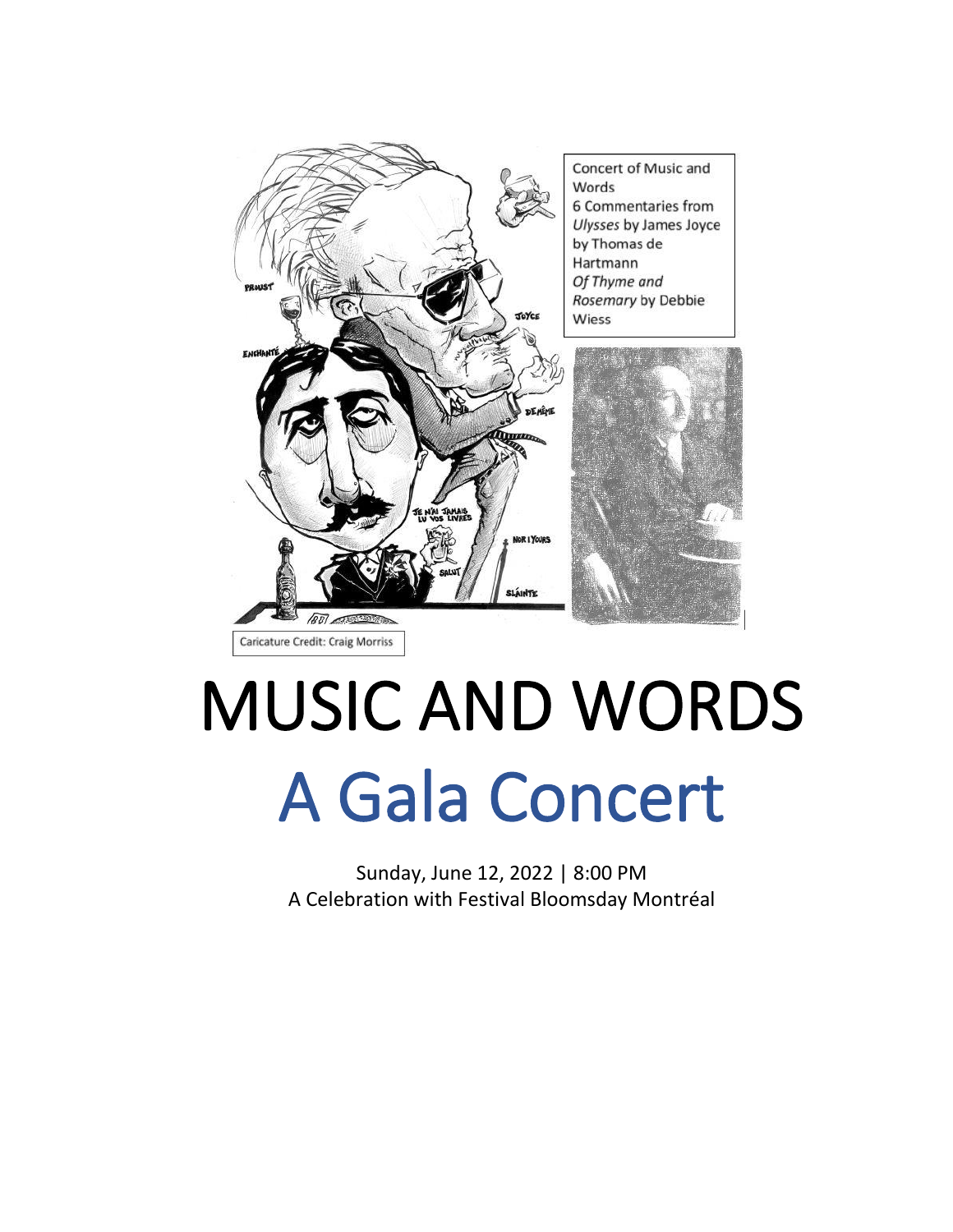# WHO'S WHO

*Six Commentaries on Ulysses by James Joyce* Thomas de Hartmann – Composer Geraldina Mendez – Mezzo Soprano Maria Teresa Vera – Piano Thomas A.G. Daley – de Hartmann Heir

*Of Thyme and Rosemary* Debbie Wiess – Playwright Elsa Bolam – Director John Hernan – James Joyce Arthur Holden – Marcel Proust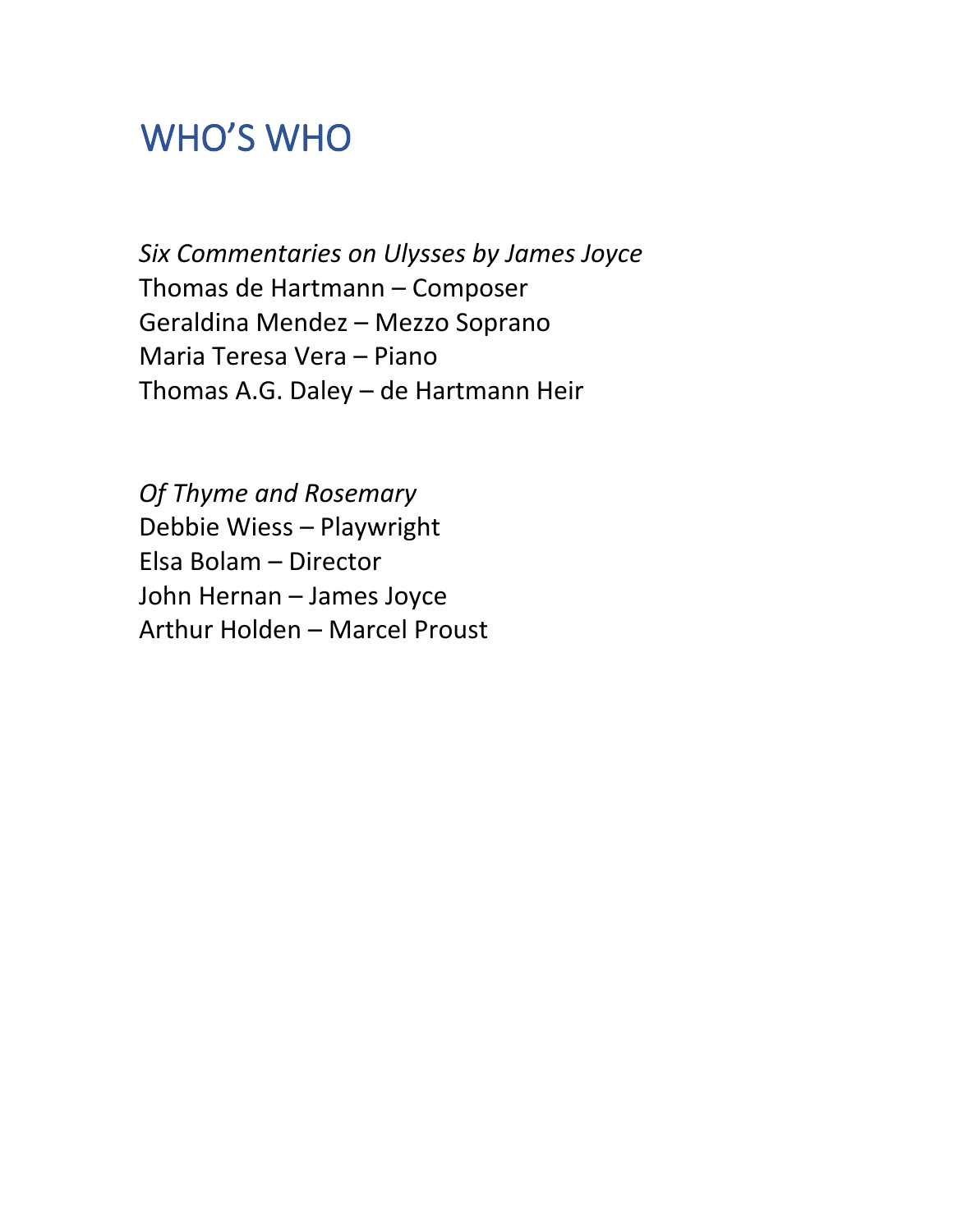#### Bios



**Thomas de Hartmann**: Ukranian Composer, Thomas Alexandrovitch de Hartmann, 1884-1956, was widely acclaimed in Russia at the turn of the  $20<sup>th</sup>$  century, and he enjoyed a successful career in France during the 1930s and 1940s. His unique voice brought together many styles to produce a colourful and vibrant catalog. However since his death his music has fallen into obscurity. De Hartmann graduated from the Imperial Conservatory of Music at 18 and studied conducting in Munich, becoming lifelong friends with poet, Rainer Maria Rilke, and painter, Wassily Kandinsky. His ballet, *The Pink Flower*, produced at the Imperial Opera in St. Petersburg when he was just 22, starred Nijinsky, Fokine, and Pavlova. In 1906 de Hartmann, an accomplished pianist, married Olga Arkadievna de Schumacher, a lyric soprano. He composed many works based on poems and literature which they performed together in concerts across Europe. World famous cellist Pablo Casals became a close friend and admirer and played and promoted his

work. His deeply philosophical and enquiring mind led to an association with Georges Gurdjieff and the Institute for the Harmonious Development of Man. In 1950, the de Hartmanns moved to New York, and in 1951, they spent one summer in Rawdon, Quebec, where Tom Daly, producer at the National Film Board of Canada met them. This led to a deep and abiding friendship, and the de Hartmanns became frequent visitors to Canada. Canadian performances of de Hartmann's work include a 1952 live radio broadcast by the Radio Canada Symphony of the Cello Concerto, Op. 57, with soloist Paul Tortelier.

*Six Commentaries on Ulysses by James Joyce* was composed in France in 1943. Thomas and Olga had taken refuge in a small house outside Paris when their residence was commandeered by the occupying German forces. This is the Canadian première.

**Geraldina Mendez** obtained a Master of Fine Arts Degree (piano) at the Tchaikovsky National Music Academy of the Ukraine. Her interest in performing the works of J. S. Bach, compelled her to participate at the 4th International "Johann Sebastian Bach Piano Competition" (Saarbrücken 2001), the Bach



Seminar (Leipzig 2001) and the 13th International Johann Sebastian Bach Competition (Leipzig 2002). She worked as a collaborative pianist for El Sistema in her native Venezuela, where she also studied lyrical singing. In Montreal she has been under the vocal guidance of Maestro Stefano Algieri. A passionate Joycean, she leads a Spanish language Joyce online reading group on Twitter, Facebook and Instagram.

**María Teresa Vera** graduated from the Conservatory of Music "Pedro Nolasco Colón" and the University of the Arts in her native Venezuela, with a degree in Piano Performance. She won the soloist competition with the National Philharmonic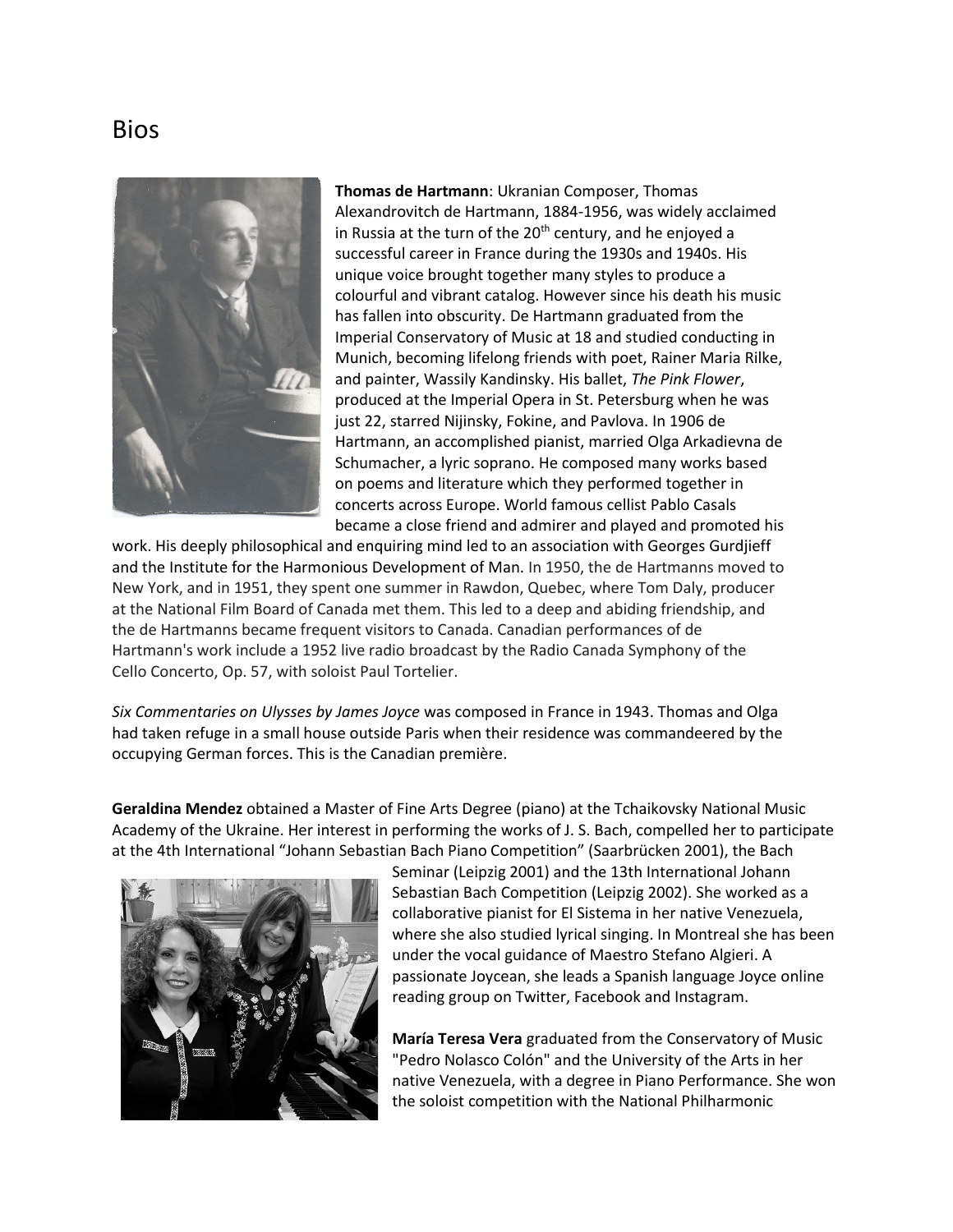Orchestra of Venezuela, performing Mozart's Concerto #21. She performs as a soloist and in chamber music ensembles and is also a composer. She recently premiered her Piano Suite in a benefit concert to raise funds for Ukraine. As a teacher, María Teresa has over 30 years of experience at all levels. Currently, she teaches privately and at the Music School La musique aux enfants, an initiative of the OSM.

**Tom Daly** is a native Montrealer, a student and later teacher at St. George's School of Montreal, a graduate of University of Toronto and McGill University, and is now retired. The son of film producer Tom Daly, who was the heir to the de Hartmanns, he was godson to Olga de Hartmann (Thomas de Hartmann having died before he was born). A math and physics teacher, he never took formal lessons in music, but has worked with his father on music composed by Thomas de Hartmann, particularly that composed with G.I. Gurdjieff, for more than 40 years. He also collaborated with his father on an expanded edition of Thomas and Olga de Hartmann's memoirs entitled "Our Life with Mr. Gurdjieff," using the many materials in the de Hartmann archive. Currently working on transcribing and translating the correspondence between Serge Taneyev and the de Hartmanns, he has been collaborating with The Thomas de Hartmann Project on producing recordings of de Hartmann's orchestral works. These recordings were made in Lviv, Ukraine, in September of last year, and the first two collections of them have now been released by Nimbus Records.



**Debbie Wiess** is a Boston-based writer, who writes in French and English. She has created a wide array of pieces for stage and screen, poetry and short stories, in both languages. Her work has been presented throughout the US and abroad in theatres and non-traditional venues (including a moving trolley), as well as on radio, cable, the internet and Zoom. She is a published author, and her poems have appeared in a variety of publications. In 2007 she was invited to present in the Short Play Labs of the Great Plains Theatre Conference attended by Edward Albee, and in 2010 she was a guest artist at the Kennedy Center Playwrights' Intensive. In addition to writing, she directs and produces projects and events.

Debbie enjoys writing about historical events, and artistic and literary figures. She is fascinated by unusual real-life encounters. Her one-act OF THYME AND ROSEMARY, a conversation between James Joyce and Marcel Proust over wine, is the follow-up

to her full length play PROUST & JOYCE AT THE MAJESTIC, which depicts the May 1922 dinner party at which the two authors first met. Much was expected of that meeting, which was basically a bust, and she knew these two icons of Modernist Literature had much more to say to each other. OF THYME AND ROSEMARY was originally written in English for the 2016 International James Joyce Symposium in London, and has been presented in 5 countries and 2 continents. On Saint Patrick's Day this year, it had its French premiere at a cultural centre in SW France. She is thrilled to have it presented, newly revised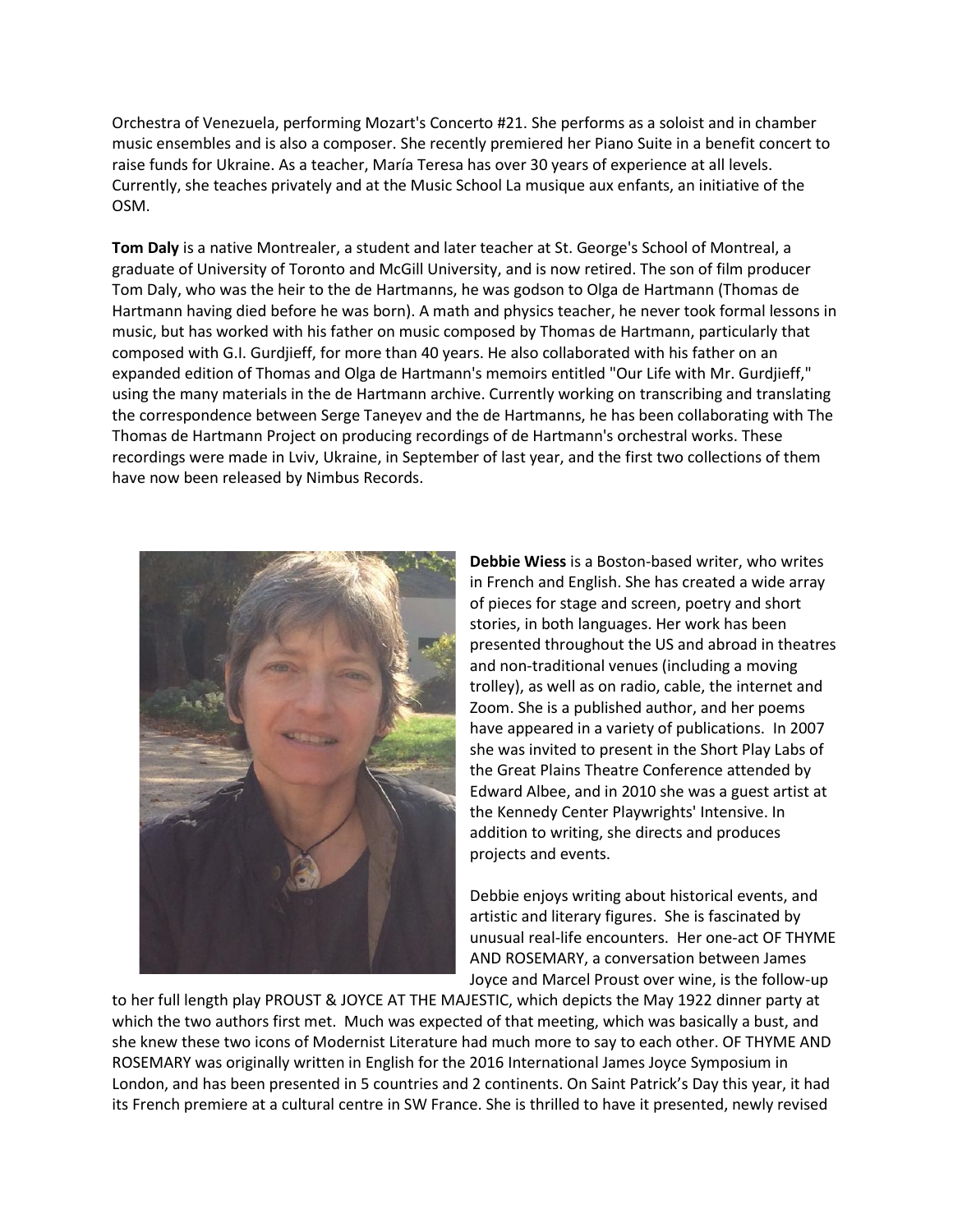and updated for the 100th anniversary of Ulysses' publication, in Montreal's Bloomsday Festival, and a few days later in Dublin at the James Joyce Tower in Sandycove, Ireland. She can be contacted at [djwiess@msn.com.](mailto:djwiess@msn.com)



**Elsa Bolam** began her career in England, working in different capacities at the Royal Shakespeare Company. After directing freelance for many English theatre companies she became a director for BBC Television in London. In 1968 marriage brought her to Canada, where she taught at the National Theatre School, helped found Centaur Theatre, and continued to direct at various regional theatres. She is the Founding Artistic Director of Geordie Theatre, a company for young audiences on tour and on stage in Montreal. In 2009 she became a Member of the Order of Canada.



**John Hernan**: Born in Galway Ireland, John self-exiled to Paris in 1988 to pursue Film Studies and sundry activities. He has worked in the film industry since 1990 and moved to Montreal in 2005 with his family to continue his exploration of cinema, dialogue, light, shadow, ink and paper. John continues his wanderings and meanderings, and returns regularly to Ireland while continuing to leave also.



**Arthur Holden** is an actor and playwright. Among his notable performance credits is the voice of Mr. Ratburn on the long-running cartoon series Arthur. His latest play, Beloved, premiered at the Road Theatre in Los Angeles this spring.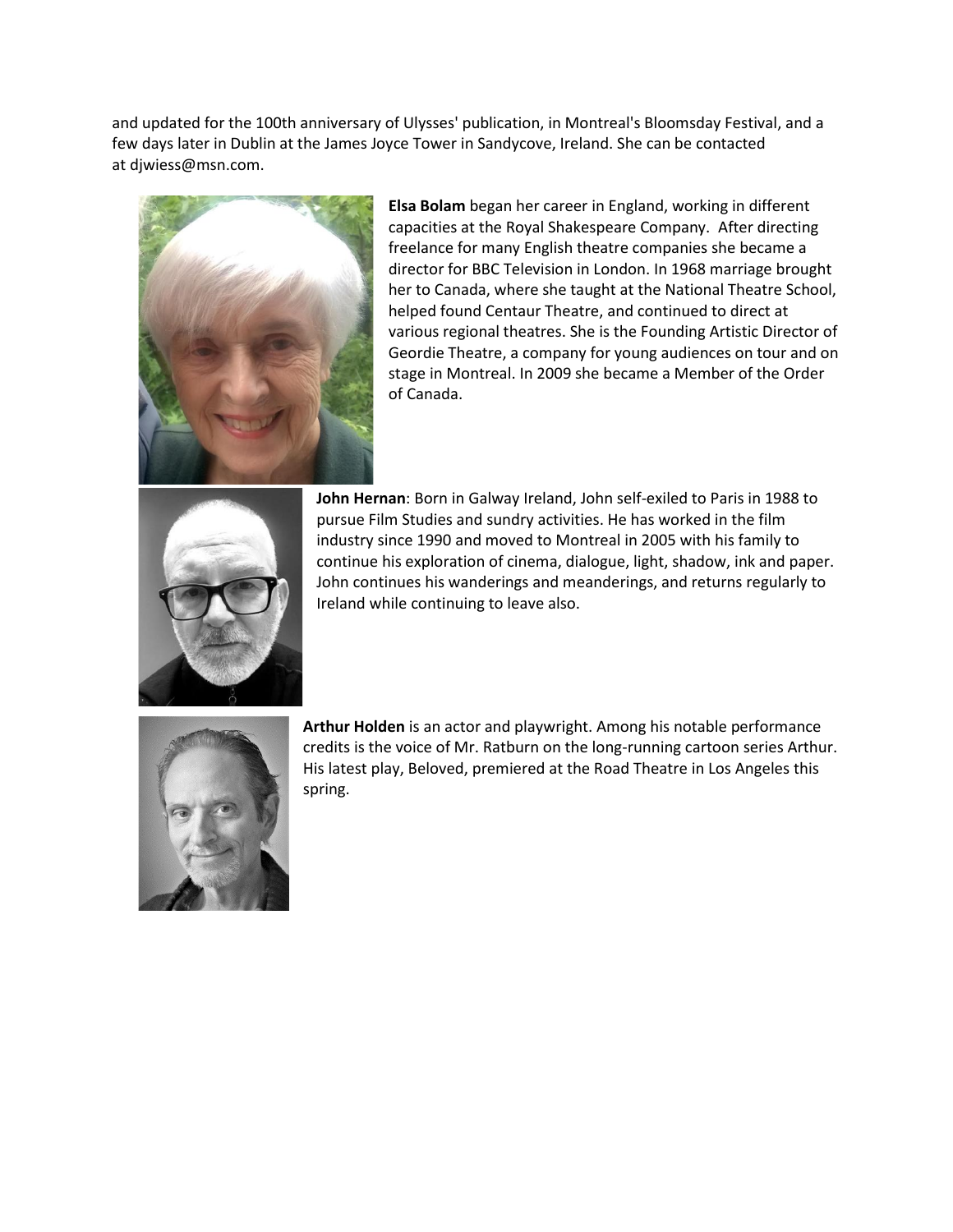

**THOMAS AND OLGA DE HARTMANN**



**DE HARTMANN AND PABLO CASALS**